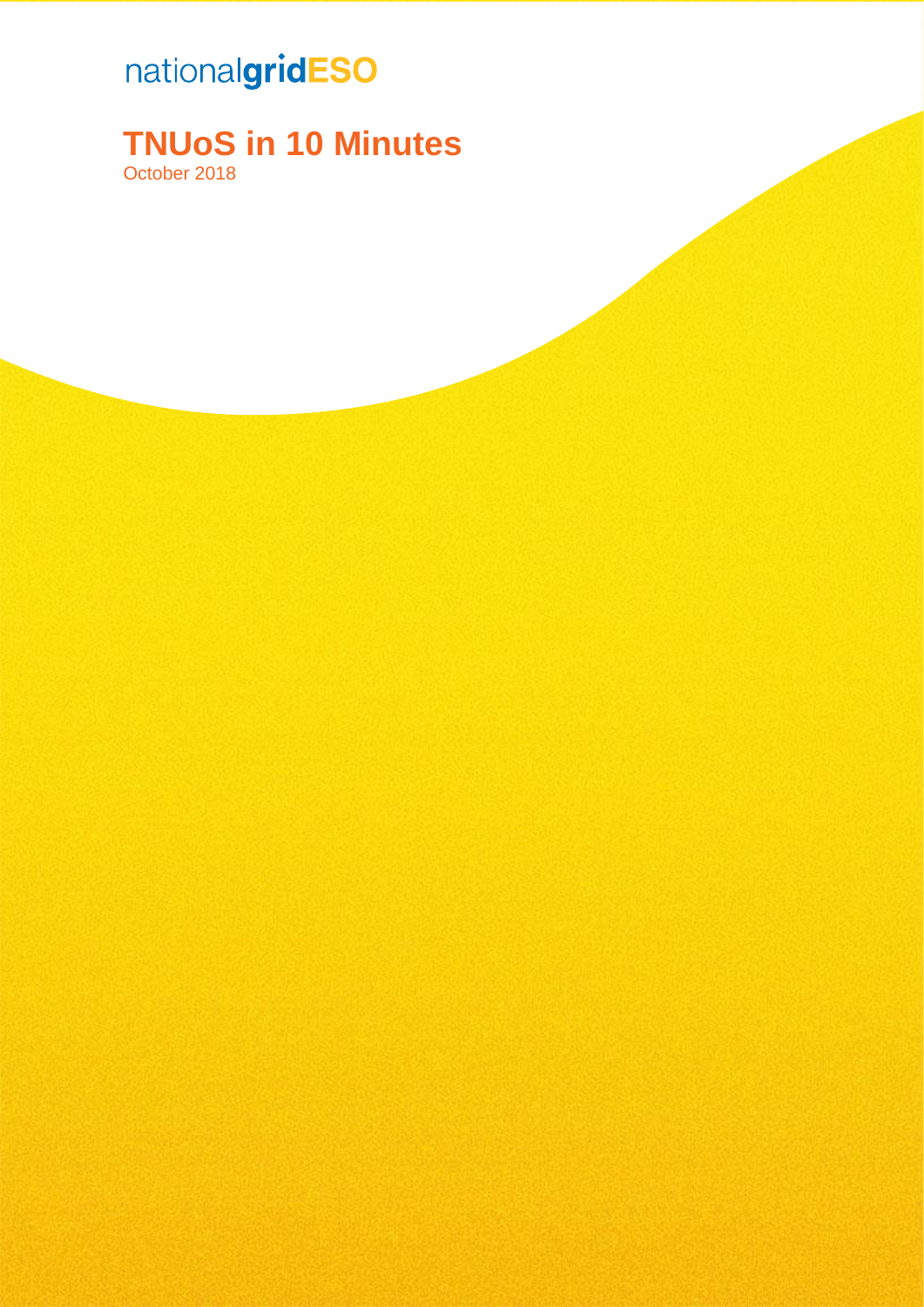This introductory guide to Transmission Network Use of System (TNUoS) charges will cover:

- What the TNUoS charge is
- How and when generation and demand users pay these charges
- How TNUoS tariffs are calculated

#### **Contents**

<span id="page-1-0"></span>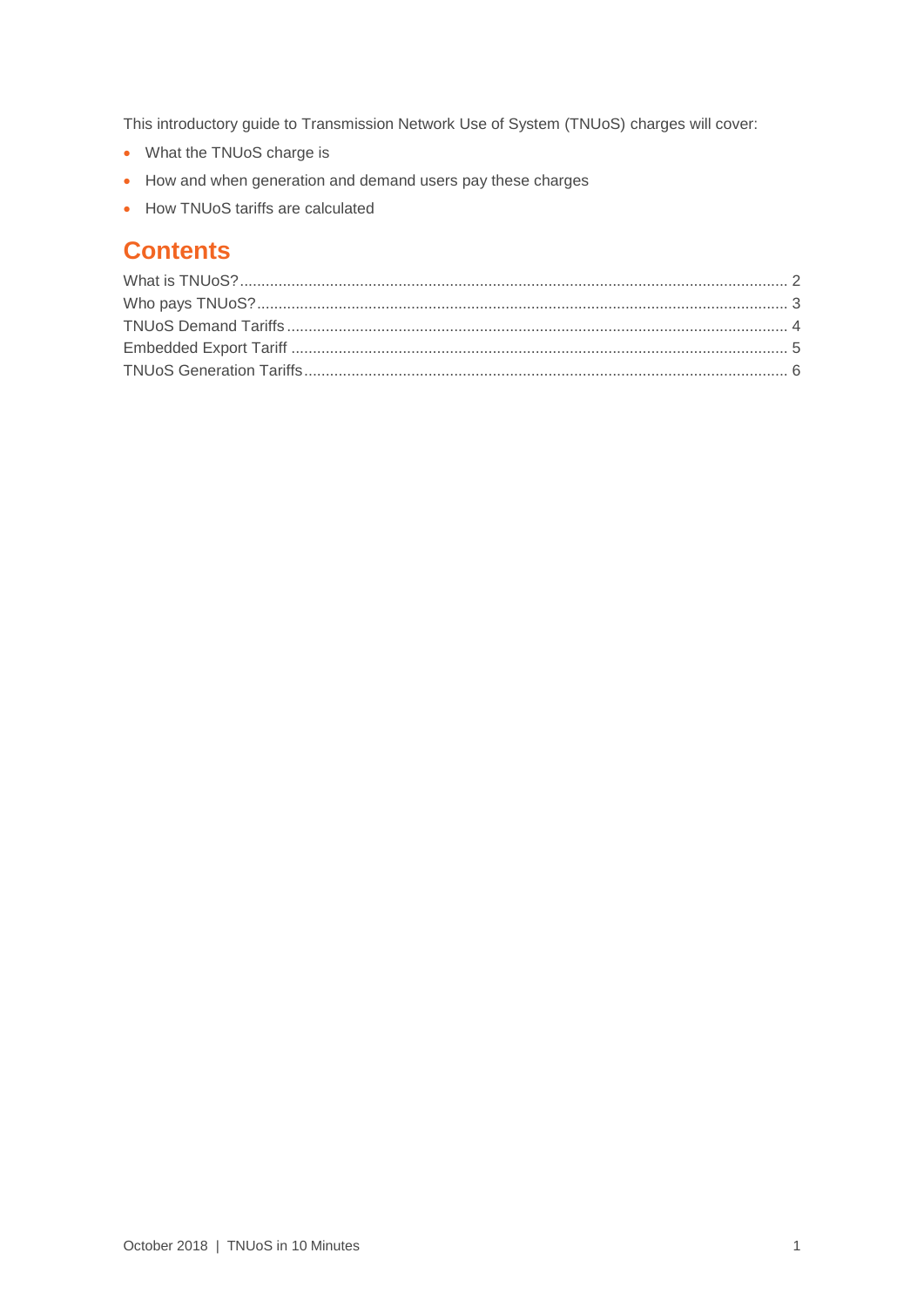### **What is TNUoS?**

All users of the GB electricity network pay to use it in some way. Generators use the network to transport their electricity to where it is needed. Demand users use the network to consume electricity when they need it.

Users of the network pay for use of the transmission system through three charges:



Transmission Network Use of System (TNUoS) charges recover the cost of installing and maintaining the transmission network in England, Wales, Scotland and offshore. The charging methodology is detailed in Section 14 of the Connection Use of System Code (CUSC).

The Electricity System Operator (ESO) recovers the revenue on behalf of

- National Grid Electricity Transmission (NGET)
- Scottish Power Transmission
- Scottish Hydro Electricity Transmission
- Offshore transmission owners
- Other network schemes, for example Network Innovation Competition (administered by Ofgem)

The chart below shows the split in revenue between the different entities the revenue is collected on behalf of.



Network Innovation Competition, £32.7m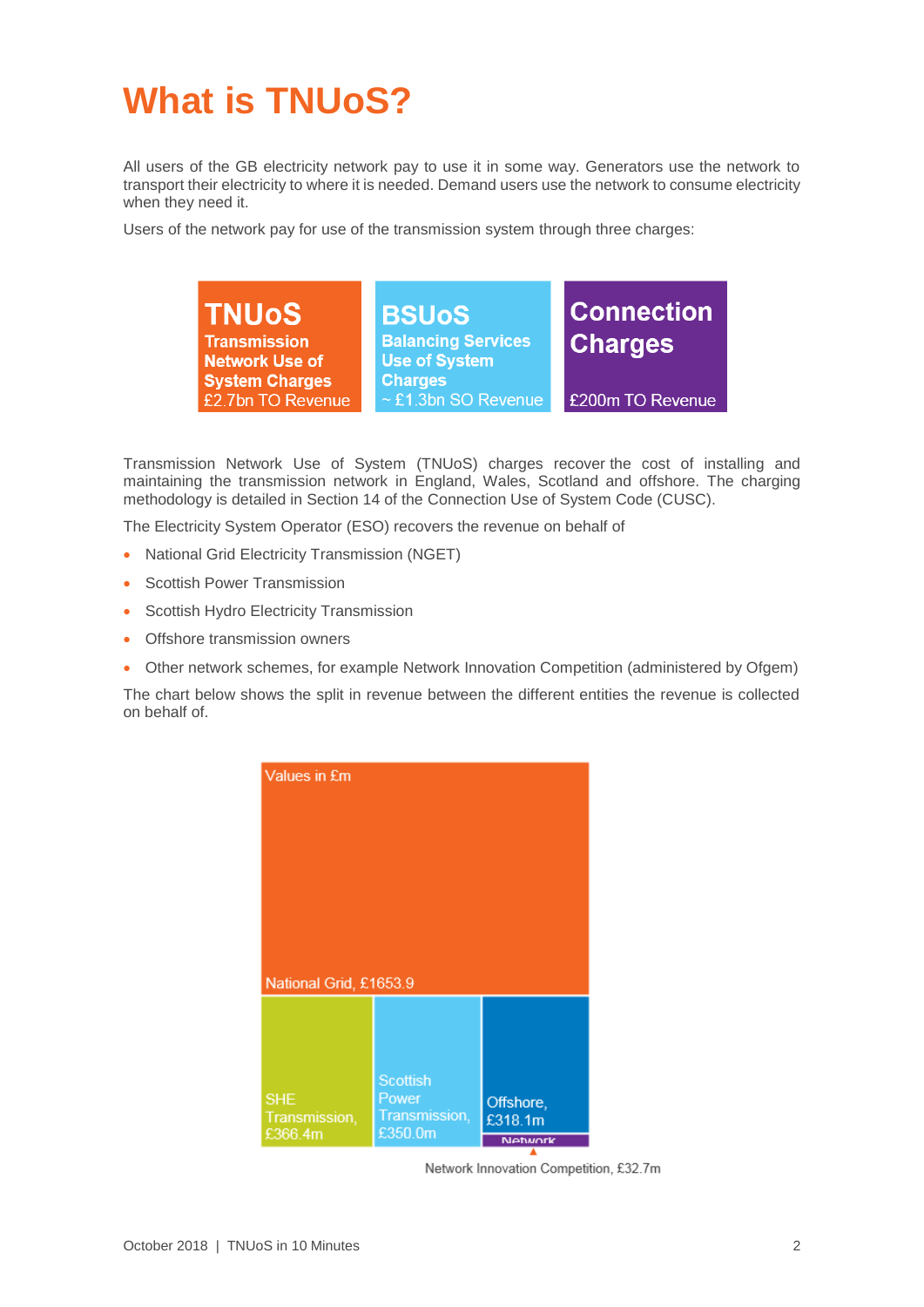# <span id="page-3-0"></span>**Who pays TNUoS?**

TNUoS tariffs aim to be reflective of the cost of using the network, to help network users make efficient decisions about where and when to use the network.

Tariffs are broken down in three ways:

1. The **Locational** charge (wider TNUoS) – calculated by the Transport model - this reflects the incremental cost of power being added to the system at different geographical points.

2. The **Residual** charge (wider TNUoS) – what is not recovered under the Locational charge is recovered in this charge so that the Transmission Owners recover their total allowed revenue.

3. a.) The local circuit charge (Local Circuit TNUoS) – only paid by certain generation.

b.) The local substation charge (Local Substation TNUoS) – only paid by certain generation.

**Generators** who are connected to the transmission network and embedded generators with >=100MW Transmission Entry Capacity (TEC) pay TNUoS charges. Generation TNUoS is charged on the basis of Transmission Entry Capacity (TEC). Generators are also liable for Demand TNUoS if they take demand over the Triad periods.

All licenced **suppliers** are liable for TNUoS for their gross demand from the transmission network. There are three categories of demand charges:

- **Half Hourly (HH)**, metered demand over the Triad periods
- **Non-Half Hourly (NHH)**, annual consumption between 4pm-7pm daily
- **Embedded Export Tariff (EET)**, a credit for embedded generation over the Triad periods.

All directly connected demand sites pay HH demand charges and embedded generators (<100MW) which contracts directly with National Grid ESO can gain Embedded Export payments.<sup>1</sup>

The diagram below illustrates how the TNUoS revenue collected is split between demand and generation charges.



<span id="page-3-1"></span> $\overline{a}$ 

<sup>1</sup> Embedded generators which are not directly contracted with National Grid ESO may be paid for the generation over the Triad periods by their supplier.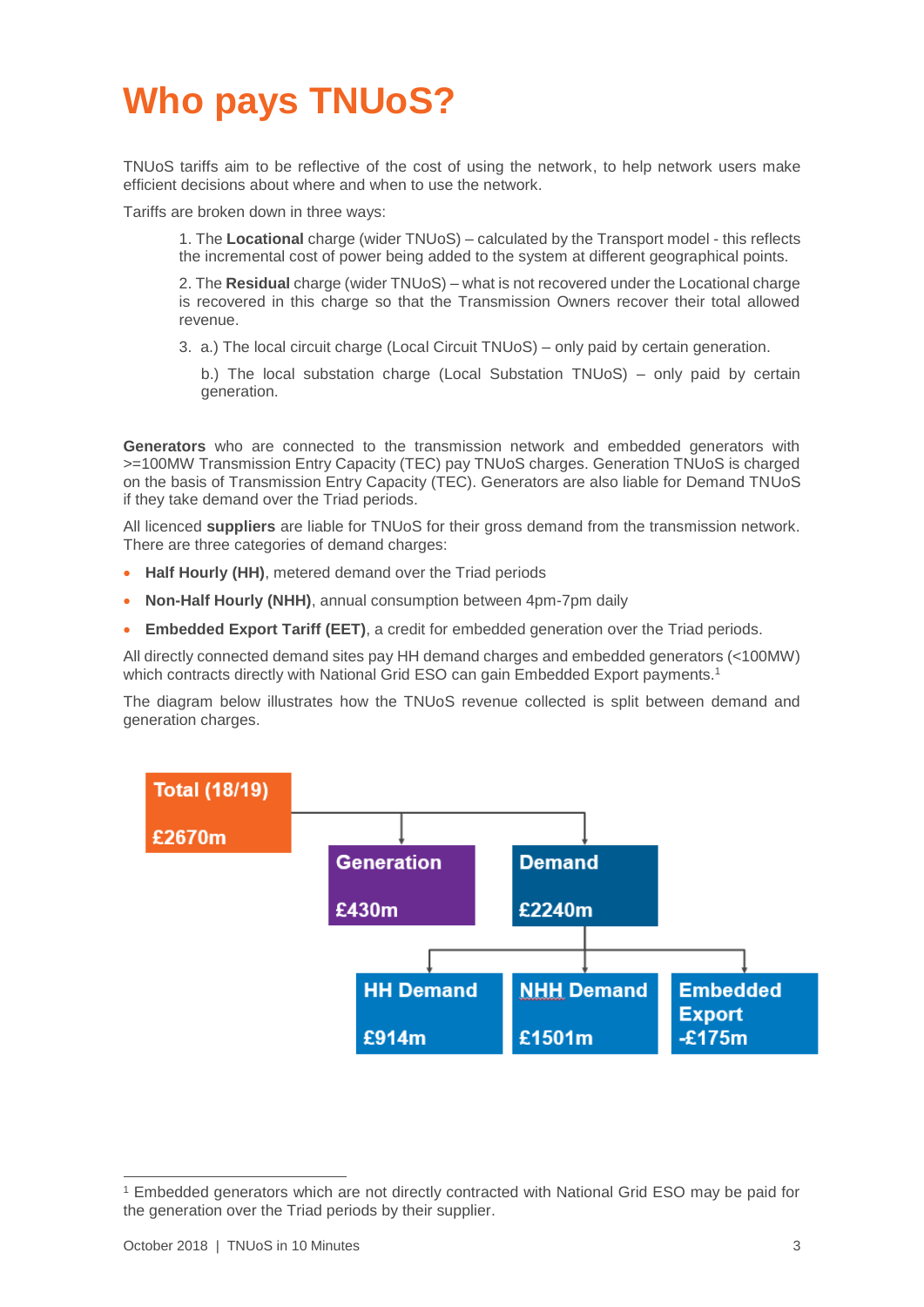# **TNUoS Demand Tariffs**

For TNUoS, there are two 'types' of demand:

- Half hourly settled (generally commercial)
- Non-half hourly (generally domestic, or smaller non-domestic premises).

HH customers are charged according to the demand (MW) they take over the three Triad periods each year; the charge is levied through a £/kW tariff. Triads are defined as the three half-hours with the highest net system demand, between November and February (inclusive), separated by at least ten clear days.



The below figure demonstrates the three Triads recorded for 2017/18.

TNUoS tariffs are set a year ahead and charges are reconciled based on actual usage at the end of that financial year. Users are then billed monthly for this TNUoS charge.

For all consumers, there is a locational element to the charge (across 14 demand zones) plus a residual.



NHH charges are based on annual consumption between 4 and 7pm (in kWh), through a pence/kWh tariff. Once the total revenue the HH Tariff will recover from demand has been calculated, the NHH Tariff is calculated to recover the remaining revenue to ensure the right amount is recovered.

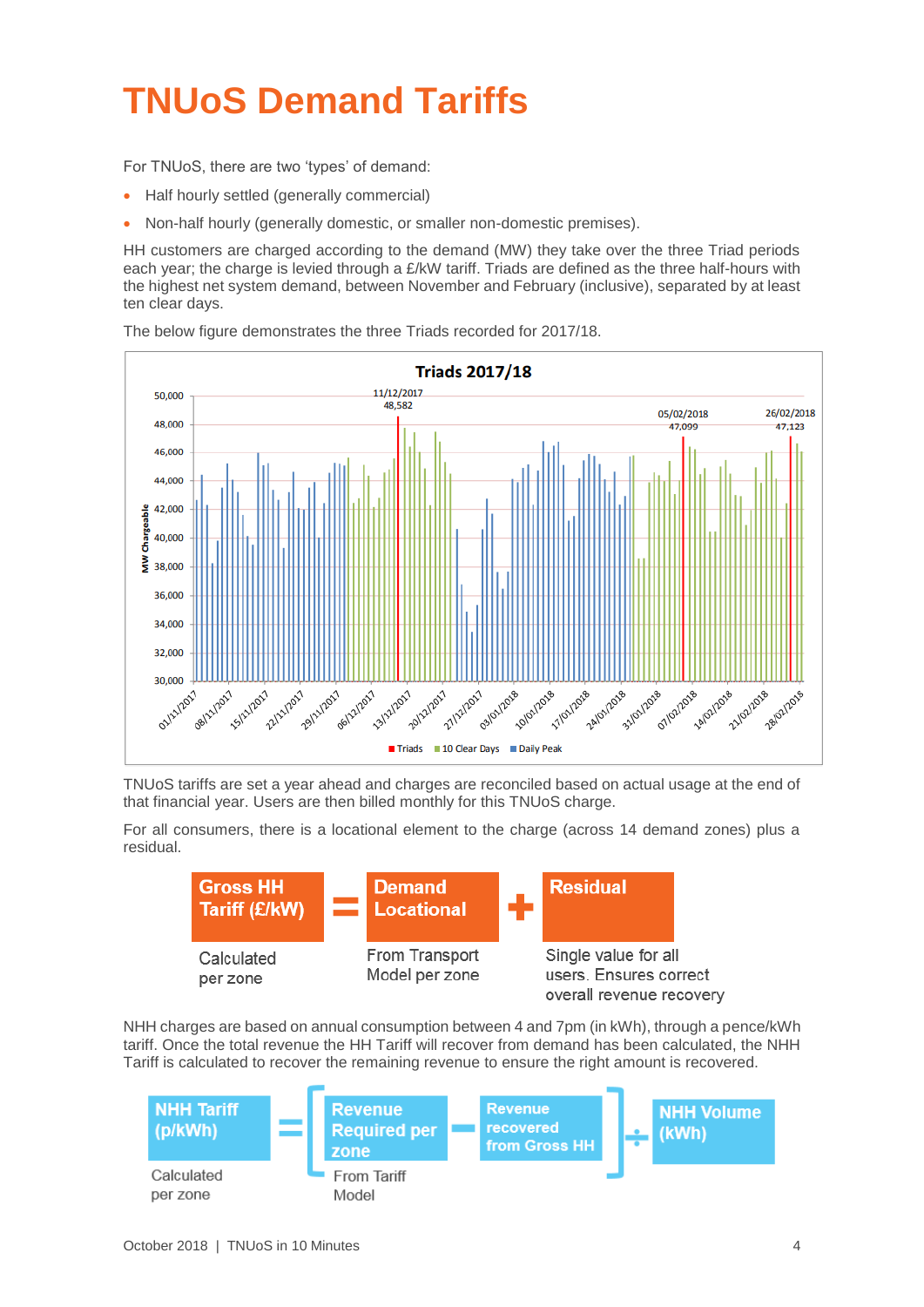#### <span id="page-5-0"></span>**Embedded Export Tariff**

The EET is another element of TNUoS. It was introduced as a new tariff under code modifications CMP264/265. The tariff is paid to embedded generators based on their HH metered generation export volumes during the Triads.

The tariff is payable to exporting HH demand customers and embedded generators (<100MW).



\*Avoided Grid Supply Point (GSP) Infrastructure Credit.

The AGIC is set at the start of the price control period and is increased by RPI each year. It will be recalculated at the start of the next price control period in 2021. The residual element of the EET is being reduced each year until 2020/21, when it will be set at zero.

The revenue paid out through the EET is recovered from the demand residual, to ensure overall revenue recovery is correct.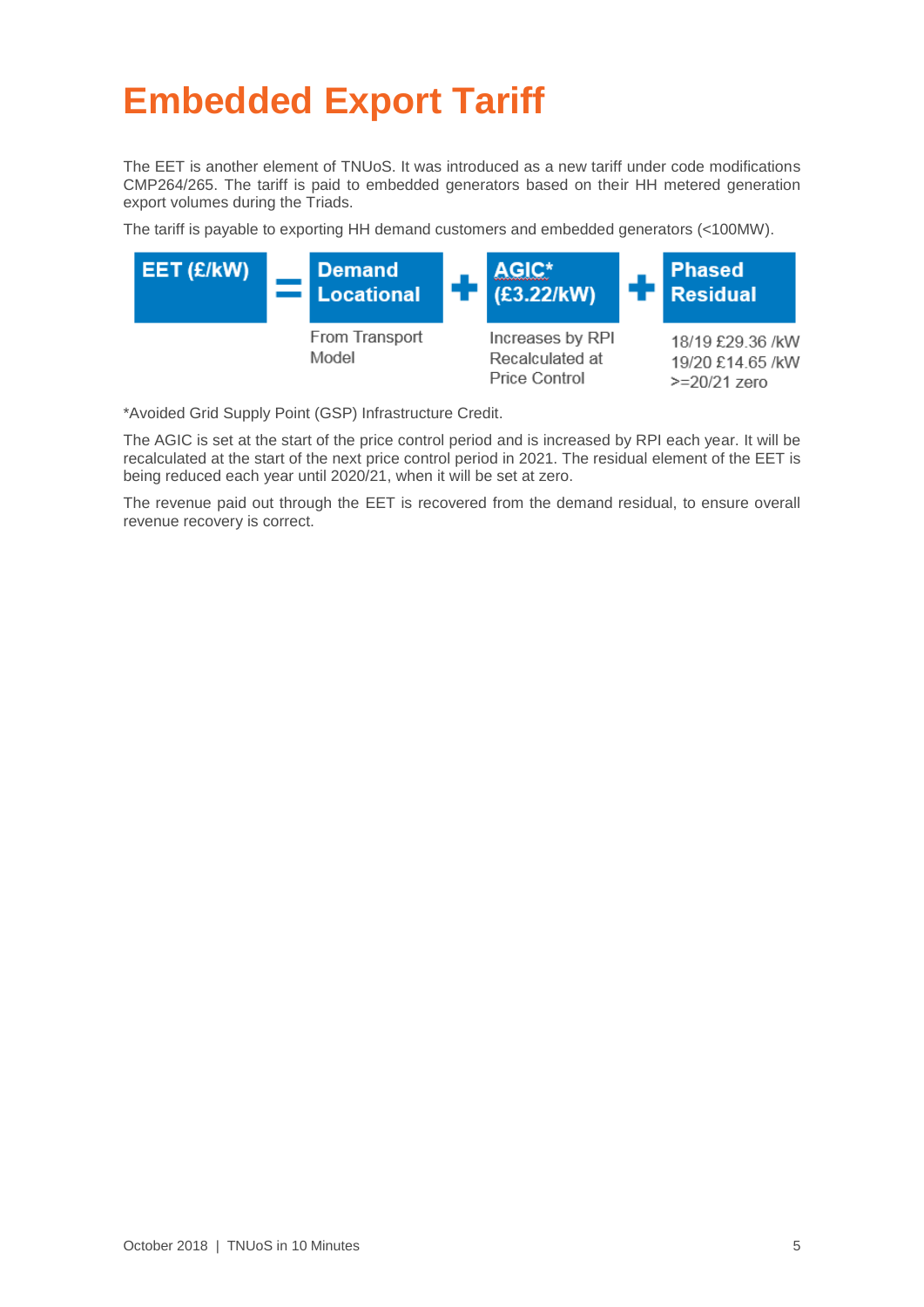#### <span id="page-6-0"></span>**TNUoS Generation Tariffs**

Generation TNUoS recovers charges from transmission connected generation and embedded generation of >=100MW. The maximum revenue that can be recovered from generators is set by EU regulation, at an average value of €2.50/MWh.

Generators are charged according to the greatest amount of Transmission Entry Capacity (TEC) they hold each year. This is the maximum amount of power they can put on the system at any one time. The wider tariff applies depending on the type of generator and their location; generator types are split by intermittent, conventional low carbon and conventional carbon. The wider tariffs are a £/kW tariff that differs between each of the 27 generation zones.

The peak element of the tariff looks at network investment to secure peak demand. Intermittent generators such as onshore and offshore wind do not pay this element.

The below figure details how the three wider tariffs are calculated.



Annual Load Factors (ALFs) are calculated at power station level and give an average measure (over five years) of a generator's output compared to TEC using:

- TEC
- **Metered Flows**
- Final Physical Notifications.

As part of generation tariffs, there are also local substation and circuit tariffs for onshore and offshore generators.

If a transmission-connected generator is directly connected to a substation defined as a Main Interconnected Transmission System (MITS) node, then they will only need to pay the **onshore local substation tariff** and will usually not have a local circuit tariff, depending on their connection agreement.

Local substation tariffs are charged on a £/kW basis. All generators connected to the transmission network will pay a local substation tariff. Embedded generators do not pay an onshore local substation tariff

Where a transmission-connected generator is **not** directly connected to a MITS substation, the **onshore local circuit tariffs** reflect the cost and flows on circuits between its connection and the MITS. Local circuit tariffs are charged by  $E/kW$  and can change as a result of system flows and RPI. Embedded generators do not pay an onshore local circuit tariff.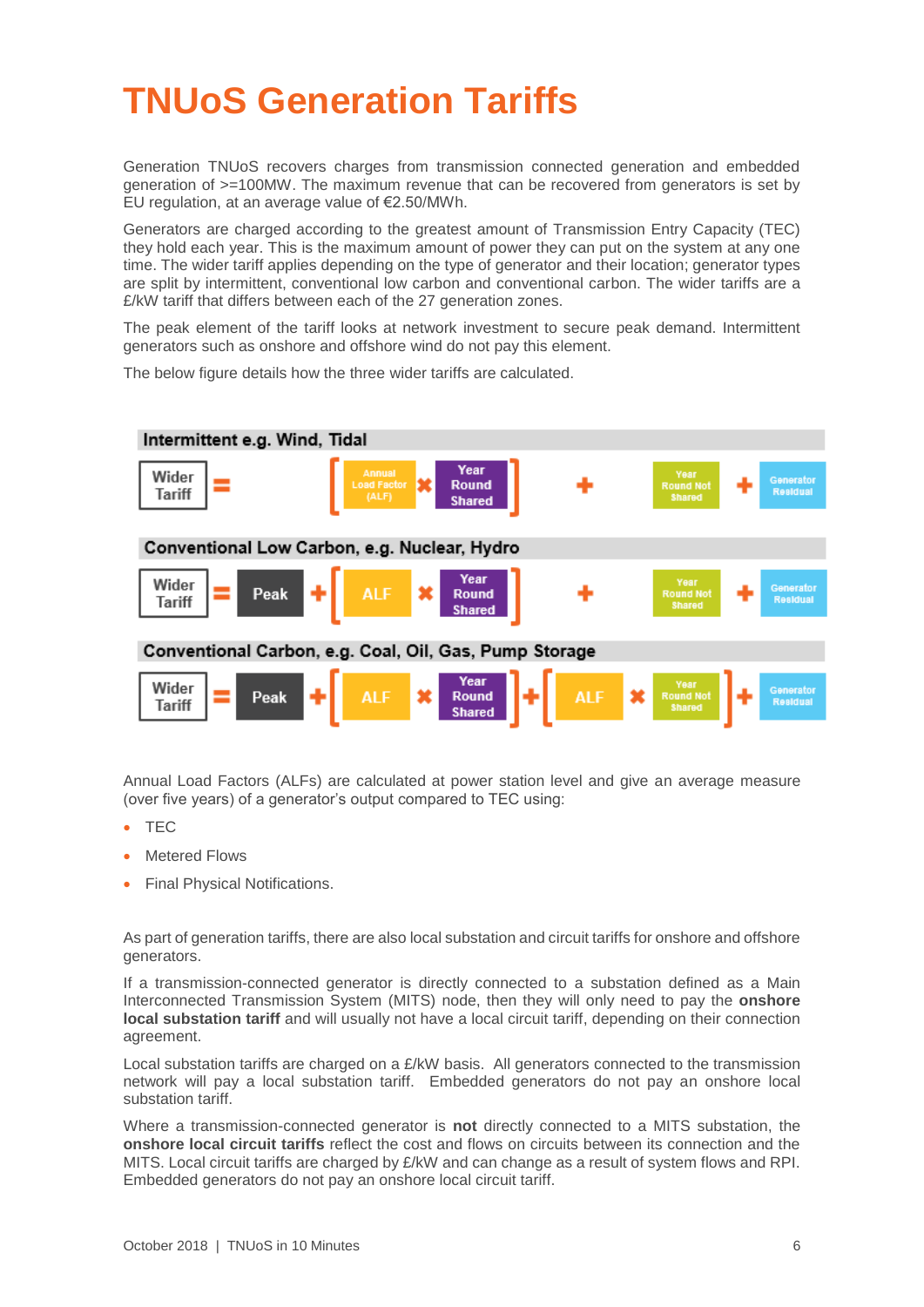**Local offshore tariffs** (substation, circuit and ETUoS<sup>2</sup> if applicable) reflect the cost of offshore networks connecting offshore generation. They are calculated at the beginning of the price control period or upon the transfer of the ownership of the offshore transmission assets from the generator to the offshore transmission owner (OFTO). The local offshore tariffs are charged on a £/kW basis and are indexed by RPI each year.

The below diagram shows what is included in the local circuit charge for onshore and offshore generators.<sup>3</sup>



Once the wider tariffs and the local substation and circuit tariffs have been calculated, if all components have positive values, the sum of each of these components gives the final tariffs, as shown below for offshore and onshore generators. The final tariffs used to charge generators are usually specific to each individual generator.



This concludes the TNUoS in 10 minutes guide. If you would like further information, please contact us by emailing [TNuoS.Queries@nationalgrid.com.](mailto:TNuoS.Queries@nationalgrid.com)

<sup>-</sup><sup>2</sup> Embedded Transmission Use of System charges. These apply only when an offshore generator connects into the local distribution network to access the transmission network.

<sup>3</sup> Please note: an OFTO network may connect directly to a MITS substation, rather than to a local substation/local circuit.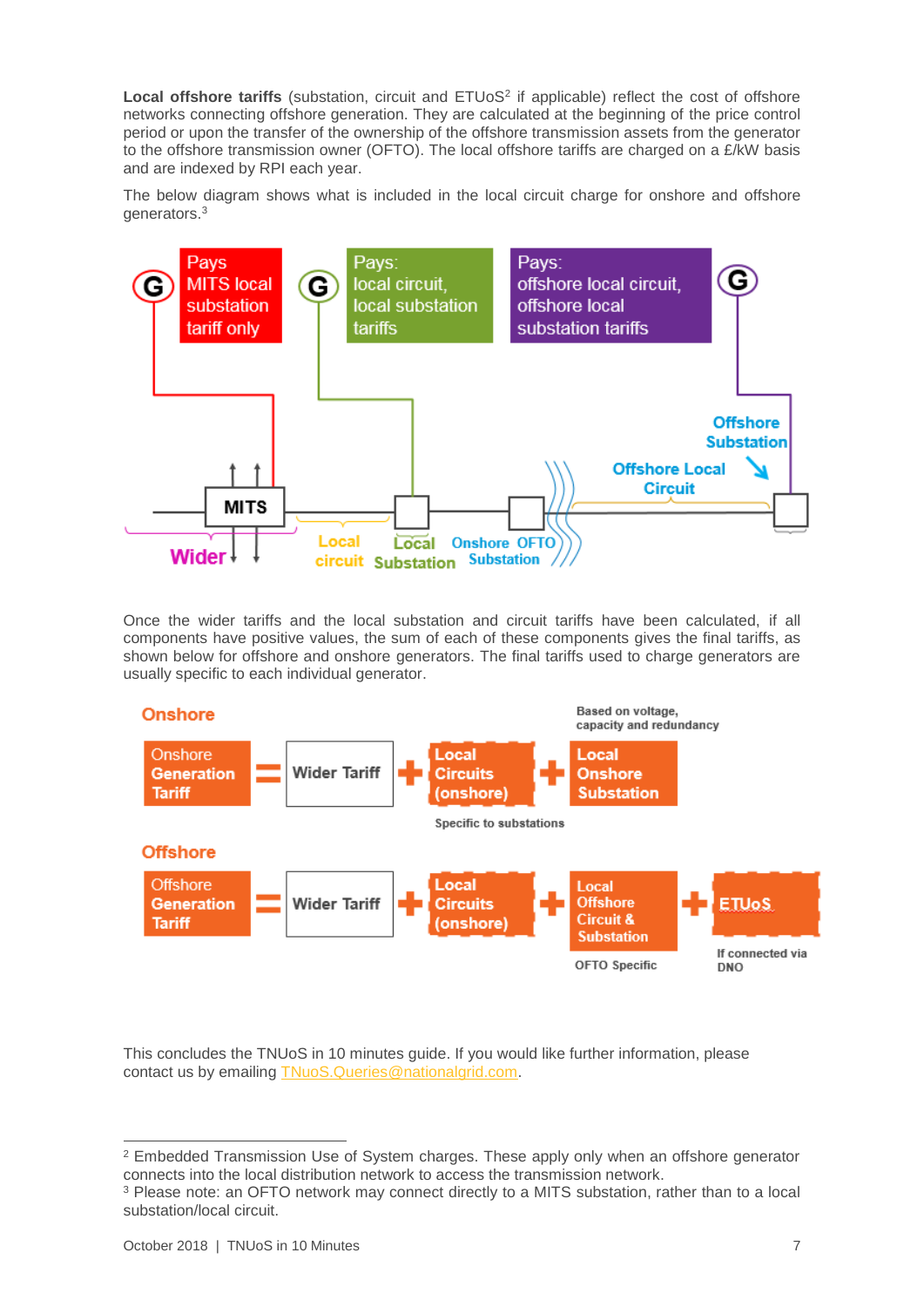----------------------------------------------------------------------------------------------------------------------------------- Please note: If there are any inconsistencies between this guidance note and the industry framework documents (CUSC, the NGC Use of System Charging Methodology or the BSC), the industry framework documents will take precedence. The CUSC and all Code subsidiary documentation can be downloaded from the National Grid Website.